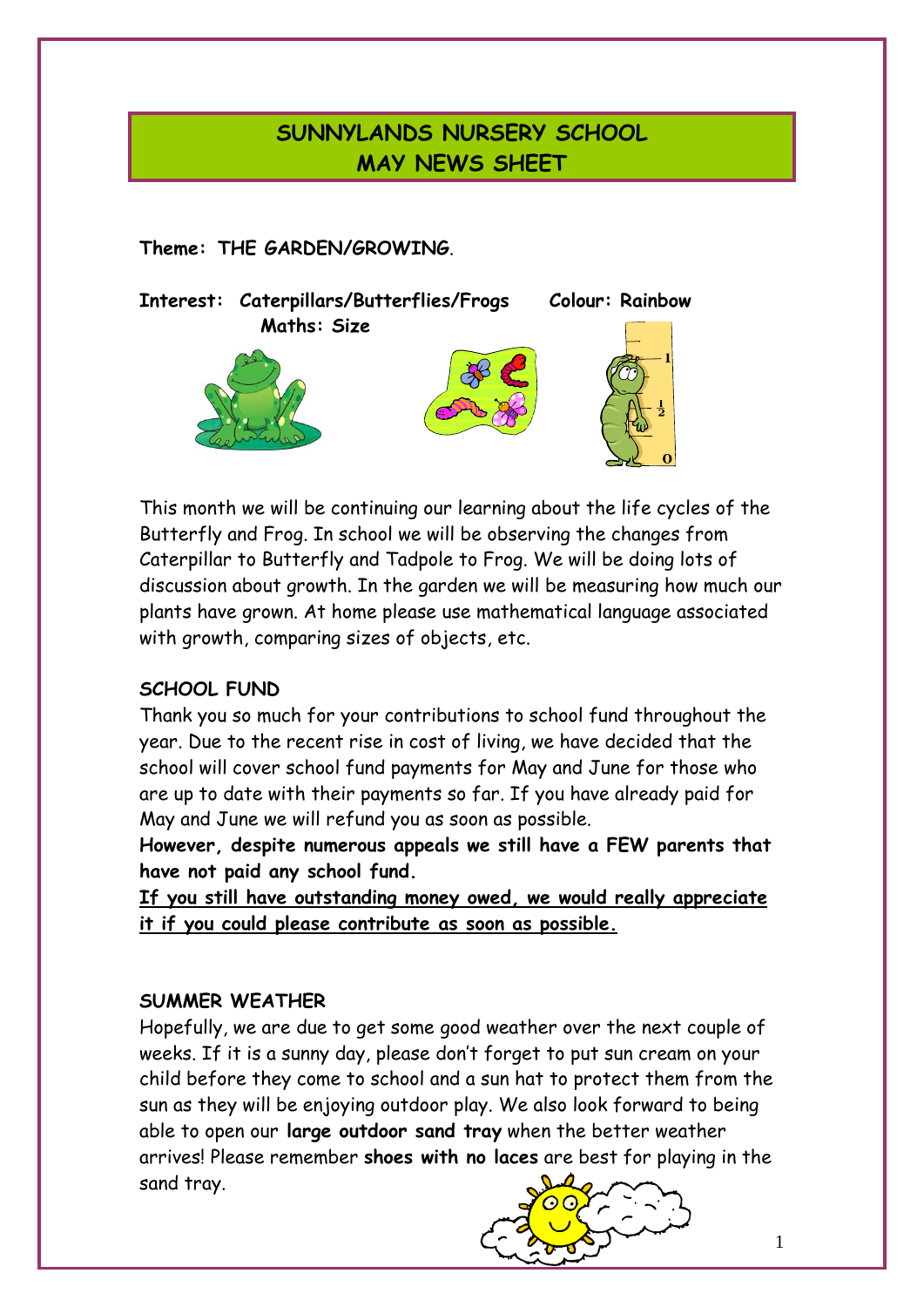#### **Change of Clothes**

If your child has been changed at school could you please return the change of clothes as we are currently running low on spare clothing. Thank you.

### **Tissues**

Could we please have donations of one more box of tissues each from parents to see us through until the end of term. Thank you very much.



### **Primary School Teachers**

P.1 Teachers are arranging to contact the Nursery over the next couple of weeks to have a chat with the staff about our children going to primary 1. Please inform your child's teacher of the name of your chosen Primary School.

## **SCHOOL TRANSITION REPORTS**

It is hard to believe that we are talking about our children getting ready for big school. This has been another unsettled year for us all. The staff over the next couple of weeks will begin writing your children's transition reports. We have taken advice from our feeder primary schools and will be commenting on those areas that our primary 1 teachers have asked us to focus on. If you have any concerns about your child or are worried about anything please give your name to Mrs Malone in the office and Mrs Morrow and Mrs McQuillan will arrange to speak with you by phone. We can assure you we are very proud of all the children and how well they have coped at school this year.

## **BANK HOLIDAY – MONDAY 2nd MAY (School closed)**

#### **KIDZ FARM – FRIDAY 6th MAY**



#### **(Classes as usual)**

Interactive fun with a range of farm animals! Kidz Farm will be visiting the nursery school with a selection of rabbits, giant rabbits, guinea pigs, ducks, chickens, snakes, bearded dragons, hedgehogs, rats, tortoises, lambs and goats. The children will all be able to feed, touch, groom and hold the animals.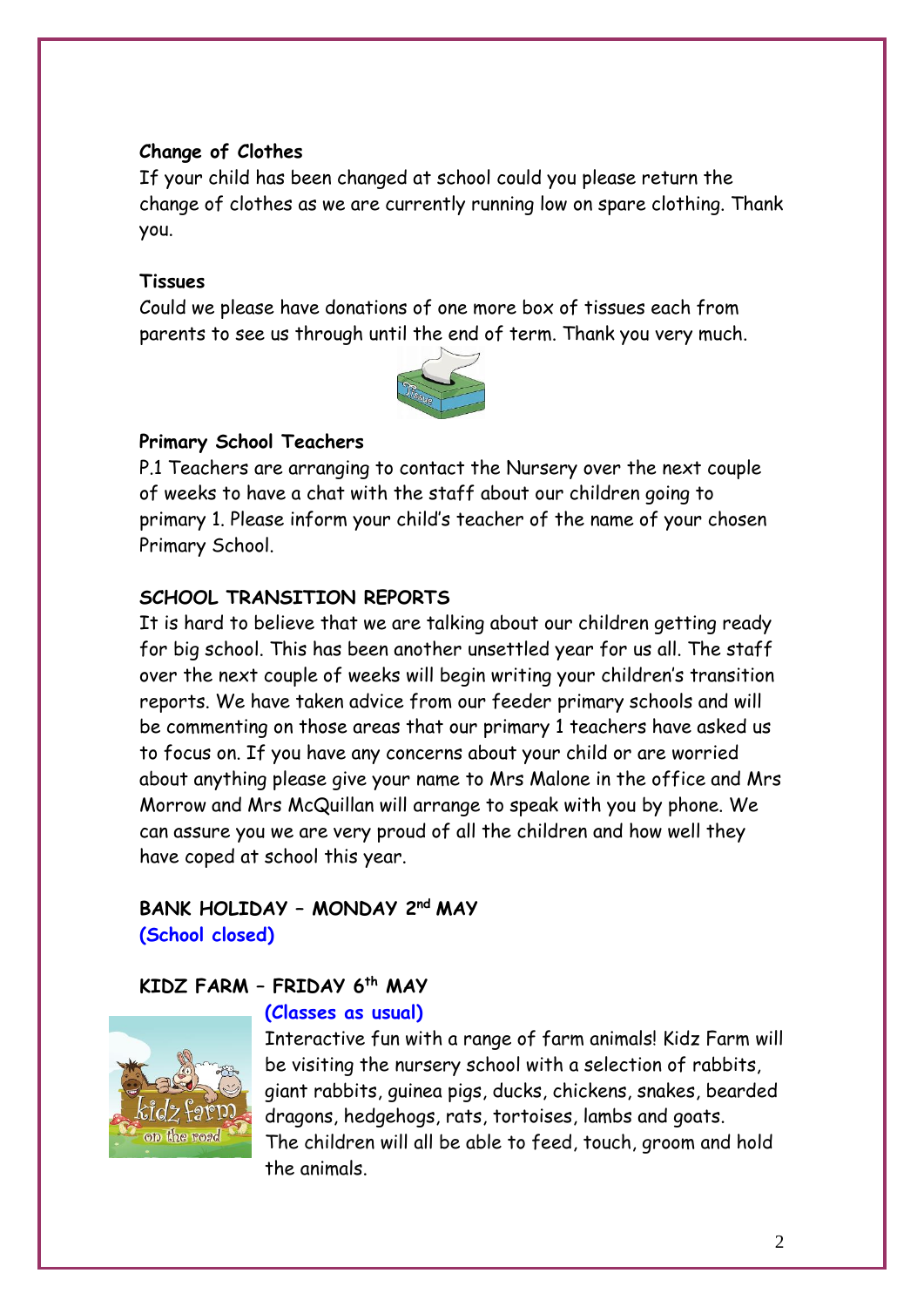## **JUMP, JIGGLE AND JIVE – MONDAYS 9th, 16 th , 23 rd & 30th MAY (Classes as usual)**

We will be continuing our Early Years Dance Programme for Schools with the leading providers and experts for foundation stage skills in Dance and Physical Education in Northern Ireland – Jump Jiggle and Jive!



#### **GARDENING CLUB – WEDNESDAY 25th MAY (Classes as usual)**

Mrs Johnston will be joined by Gareth and Anna to do some apple pressing.

## **JO JINGLES – THURSDAY 26th MAY**

### **(Classes as usual)**

Music, Singing & Movement! Jo Jingles will be visiting the school for a session of fun and games to music – the children will be using percussion instruments and singing nursery rhymes and action songs.





# **WEE CRITTERS – FRIDAY 27th MAY**

**(Classes as usual)**

Allan the Explorer will be in school again with some more wee critters!



## **QUEEN'S PLATINUM JUBILEE – WEDNESDAY 1st JUNE (Classes as usual)**

Before the June Bank Holidays on Thursday 2<sup>nd</sup> and Friday 3<sup>rd</sup> June, we will be celebrating Queen Elizabeth II's Platinum Jubilee at Sunnylands Nursery School by having a tea party on Wednesday 1<sup>st</sup> June. The children can dress up as Kings and Queens for the day!